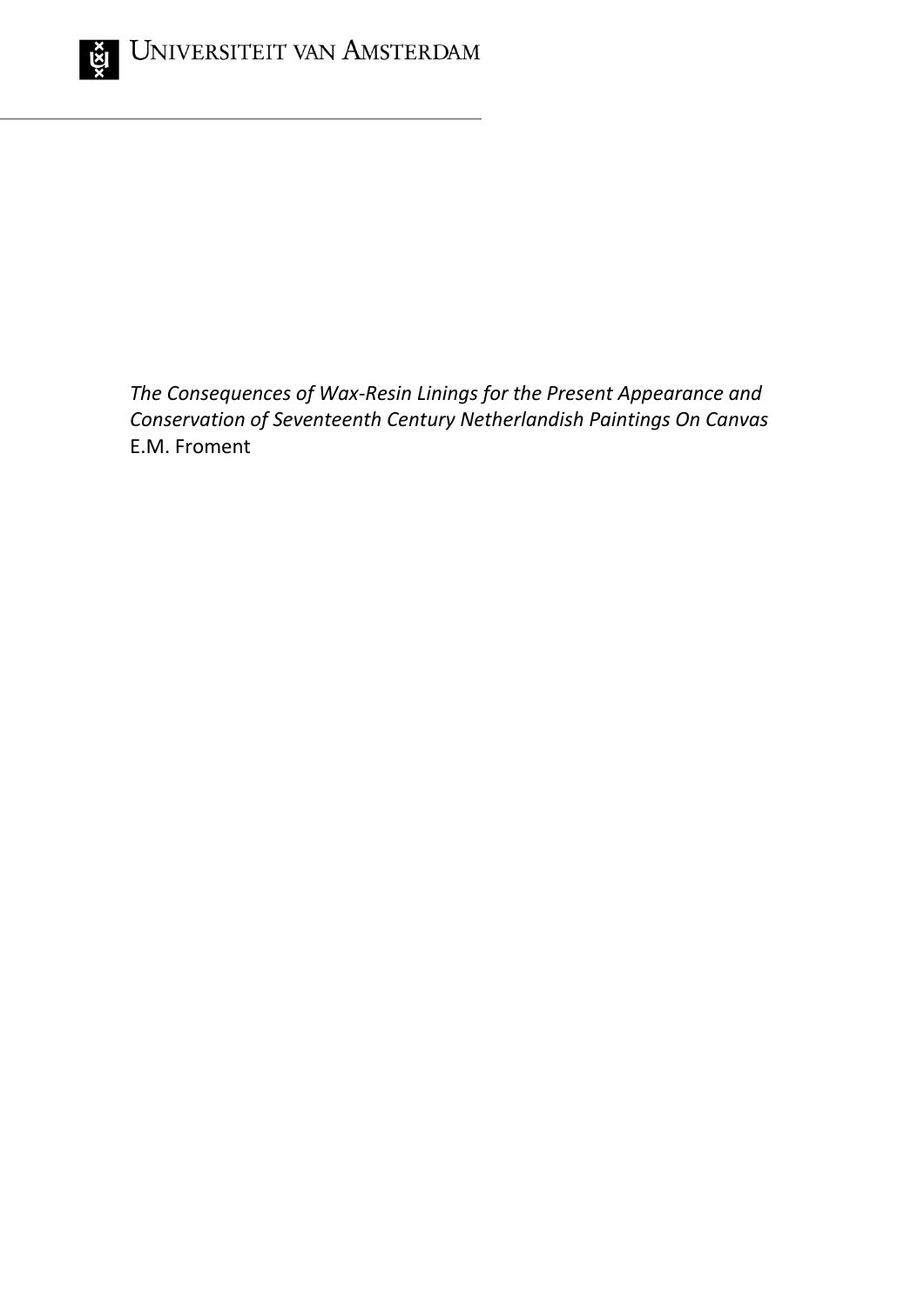# **Summary**

The Consequences of Wax-Resin Linings for the Present Appearance and Conservation of Seventeenth Century Netherlandish Paintings on Canvas

## **Background information**

This thesis explores the conditions under which and the extent to which wax-resin linings may have altered the surface appearance of seventeenth century Netherlandish paintings. The lining of paintings is a restoration treatment meant to consolidate weakened canvas. In the Netherlands from the mid-nineteenth century, the traditional method for lining paintings involved the use of an adhesive based on a mixture of beeswax and natural resin, hence the term "wax-resin linings". Considered until the 1970's as an overall cure, wax-resin lining has been systematically applied to paintings. Practically, the techniques involves the adhesion of a new canvas to the verso of the original and the impregnation of the whole painting's structure with the wax-resin adhesive. The melting of the adhesive was achieved using hot hand held irons as a heat source.

Early in the history of wax-resin linings, documents refer to undesirable consequences of the technique, amongst which colour change of paintings is regularly reported. Nonetheless, the technique was broadly implemented until the 1970s. From the middle of the twentieth century, with the development of codes for conservation practice that viewed the drawbacks of the method as increasingly problematic, the attitude towards wax-resin lining began to change and alternative techniques for the structural treatment of paintings were developed.

## **Relevancy of the research**

Most paintings preserved currently in the Netherlands were wax-resin lined. For example, it is estimated that 95% of paintings from the Dutch Golden Age were subjected to this technique. To date, however, there remains limited scientific research investigating the influence of waxresin linings for the conservation of these paintings. In order to fill this gap of knowledge the present thesis examined colour change of ground layers in seventeenth century Netherlandish paintings on canvas. This focus was chosen due to the painting technique used in these works, where the ground is often left visible to be used as a middle tone or was slightly glazed to manage smooth transition between shadows and highlights. A change in tone of the ground, therefore, significantly alters the overall aesthetical character of the paintings, leading to misinterpretation of the works. Further colour change is caused by the penetration of the lining adhesive into paintings' structure. Colour change is therefore a clear sign that physical characteristics of the paint film have been fundamentally modified and therefore may require a specific conservation approach.

## **Goals of the research**

By clarifying the conditions under which wax-resin linings may have altered the appearance of seventeenth century Netherlandish paintings, this research aimed to enable paintings conservators to recognize and understand visual changes caused by this treatment, as well as anticipating conservation problems. In addition, results of the research would provide new evidence for consideration by conservators and art historians for estimating the original appearance of the paintings, and the impact of visual changes caused by their physical history.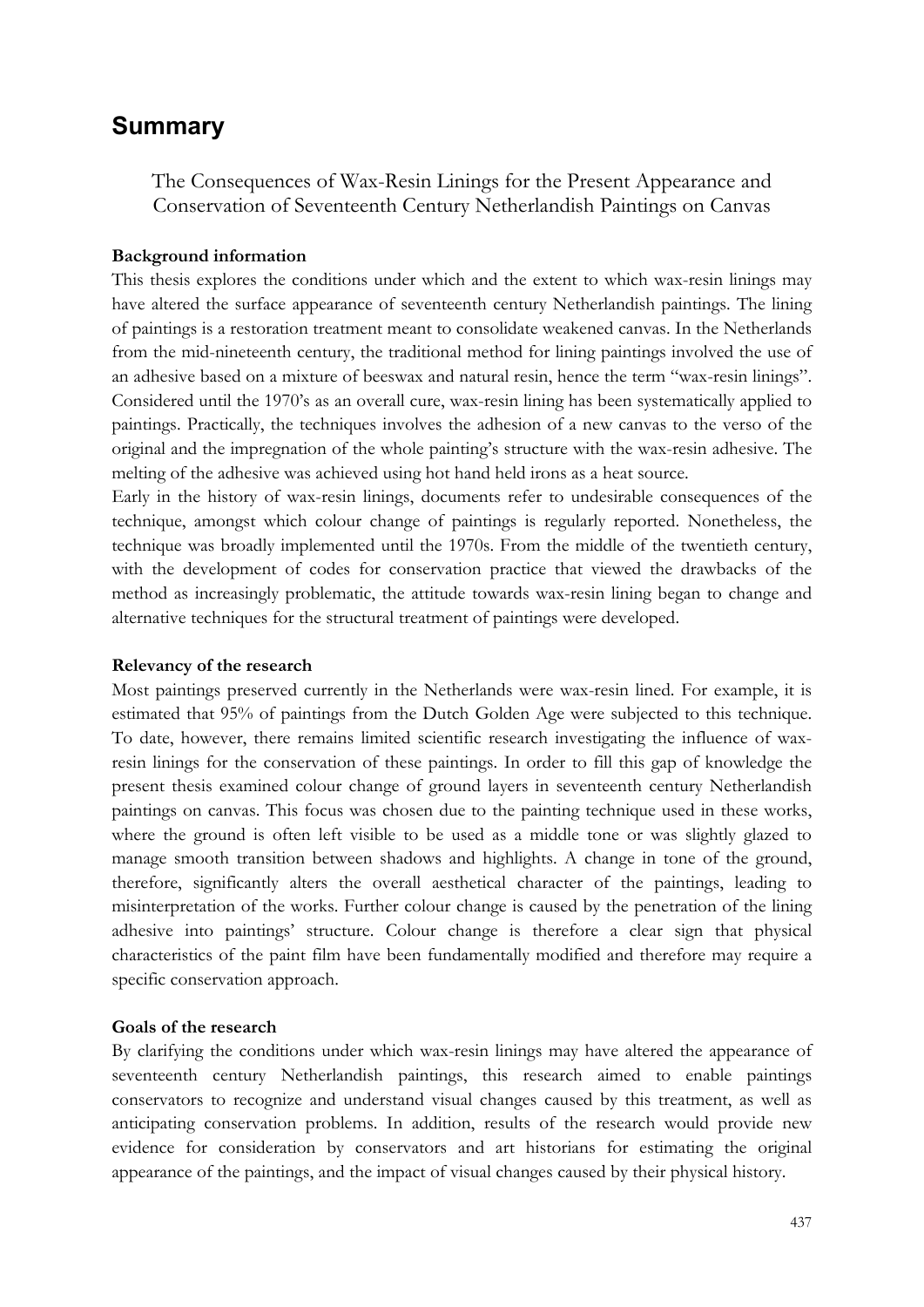## **Hypothesis**

Material evidence found in the paintings by Jacob Jordaens (1593-1678) in the Royal Palace Amsterdam provided the basis for the research hypothesis. Technical examination revealed that though the four paintings by the Flemish painter had aged in the same conditions and received similar restoration treatments, including wax-resin linings, they are today in very different physical condition. Differing degrees of darkness, which in some cases compromised an accurate reading of the depiction, was particularly striking. Technical examination also highlighted the use of various ground types that differ in both the number of layers and material composition. Interestingly, some testimonies from experienced practitioners, report that colour change of paintings after wax-resin lining may be dependent on the composition of the ground. The correlation between material evidence and documentary sources supported the hypothesis put forward in the present study that the visual consequences of wax-resin linings in seventeenth century Netherlandish canvas paintings is related to the original preparation technique. Previous studies that have addressed this question include work completed in the 1980s by the National Gallery, London, and in 2010 by the Van Gogh Museum, Amsterdam. These studies provided a basis on which to develop the present research by providing information about experimental samples and methods for colour measurements.

#### **Research methodology**

The present study takes into consideration three main factors. Firstly, the material and physical characteristics of ground layers for canvas paintings produced in the Netherlands during the seventeenth century. Secondly, the physical modifications that may become manifest in these ground layers as a consequence of natural ageing and/or restoration treatments before wax-resin was implemented. And finally, the different methods for wax-resin lining used by paintings conservators in the Netherlands from the mid-nineteenth century until the 1970s. In order to examine the influence of each of these factors, the research methodology included technical examination of seventeenth Netherlandish canvas paintings, study of historic documents, practical experiments on reconstructions and instrumental analyses.

Central to the research's approach was the study of visual phenomena observed on reconstructions which were manufactured using materials and techniques based on material evidence from paintings selected for their relevance to the research. These included works by Jacob Jordaens, including the four paintings produced in the 1660s for Amsterdam's city hall (today's Royal Palace Amsterdam) and *Susanna and the Two Elders*, 1653, National Gallery of Denmark. In addition, the list comprised paintings by Gerard van Honthorst (1592-1656) and Theodor van Thulden (1606-1678) created in 1648-1651 for the Oranjezaal as well as *The Night Watch,* 1642, by Rembrandt in the Rijksmuseum, Amsterdam. Ground recipes found in documentary sources from the period and results of technical research from other paintings were also incorporated.

The materials selected for the manufacturing of reconstructions included nine different pigment types: chalk, lead white, raw umber, yellow iron oxide, red iron oxide, tile red, charcoal black, quartz sand and two types of clay. Two types of binding media were also used - namely linseed oil and animal glue. Pigments were used either independently or in mixtures of various ratios.

The degree to which the ground layers obliterate the darkened underlying canvas support (hiding power) was hypothesised to be a key parameter in the colour change of ground layers. In order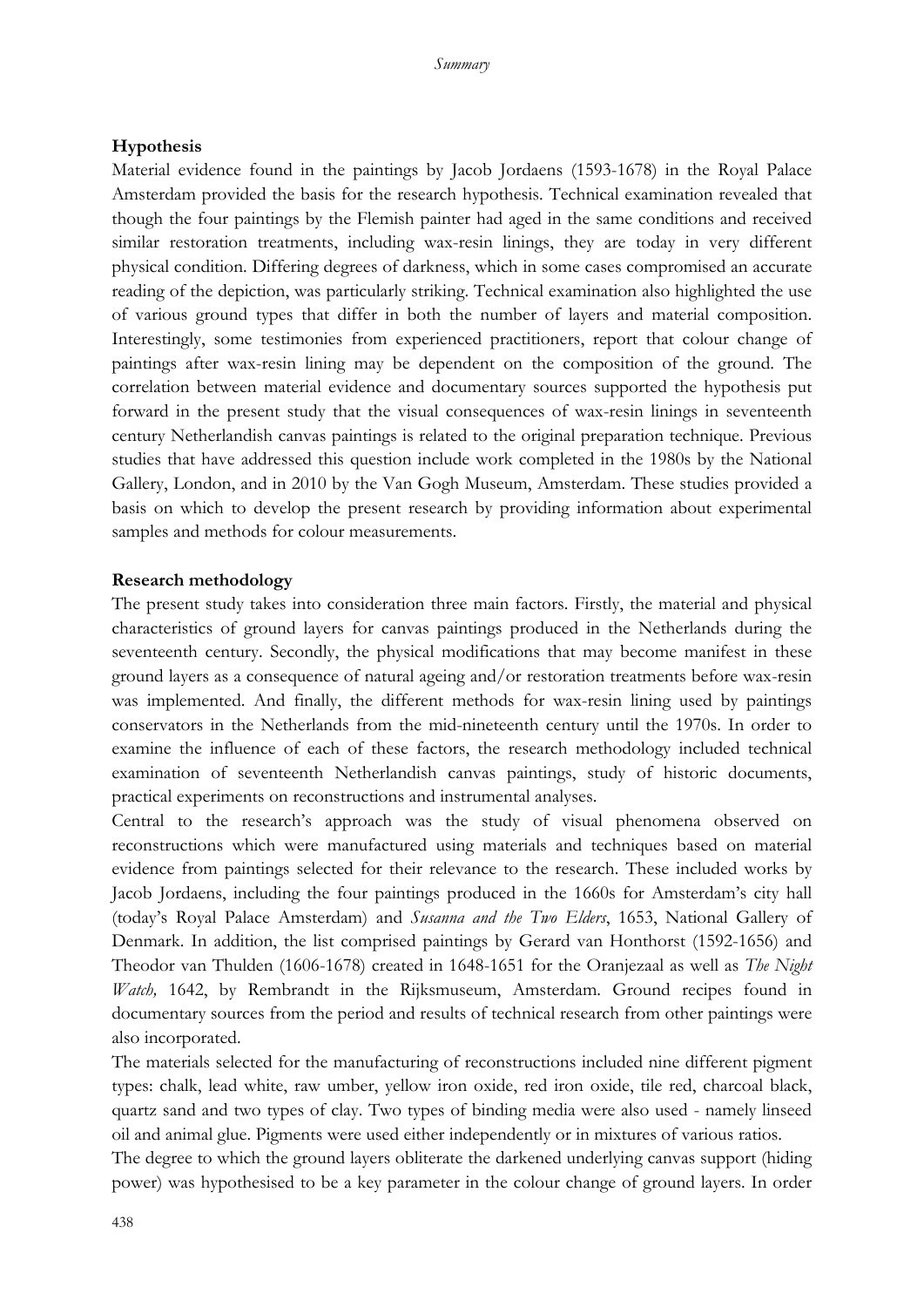to investigate the influence of grounds' hiding power on colour change after impregnation, compositions were applied in different thicknesses onto canvas support. In addition, a pilotstudy included the systematic application of different thicknesses onto opacity charts. The lining procedure used on reconstructions resulted from research into historical practices, though it occasionally had to be altered in order to minimize variables.

Colour measurements were recorded with a spectrophotometer. The CIELAB colour space was used and colour differences were calculated using the 1976 CIELAB colour difference equation. The colour data gathered was evaluated holistically and took into account results from measurements of ground samples on opacity charts. In addition, cross-sections of paint samples taken from the reconstructions were also analysed using light microscopy, providing further insight into the impact of layer thickness. Results were then compared with physical characteristics of real paintings in order to test their validity.

#### **Results**

Results from the experiments showed that wax-resin impregnation caused colour change in several of the ground reconstructions tested. Comparative colour measurements of the reconstructions showed that, in most of the cases, the  $L^*$ ,  $a^*$  and  $b^*$  values of the grounds decreased after impregnation indicating that the colour of grounds became darker and cooler in hue. Study of the results of colour measurements showed that the extent of change was influenced by the type of binding medium and inorganic components as well as the proportion of the latter. Furthermore, results of the hiding power study showed that all grounds types that underwent colour change after impregnation had poor hiding power, supporting the hypothesis that the hiding power of the ground affects colour change. The change in hue of the reconstructions toward cooler tones was considered an additional sign for the influence of the hiding power as this might be due to a turbid medium effect that typically occurs when a light toned thin paint covers a darker and warmer layer underneath.

Colour measurements of ground reconstructions showed that the glue-bound grounds changed colour more significantly than oil-bound grounds. It was assumed that the increased absorbency of these grounds compared with grounds composed of linseed oil caused this difference in colour change. The filling in of the voids inherently present in the glue-bound ground with waxresin resulted in changes of refractive index and surface texture. These two phenomena were assumed to have exacerbated the colour change measured in the animal glue-bound grounds compared with the oil-bound grounds into which the wax-resin did not penetrate.

Of the ground reconstructions bound in animal glue, the one composed of chalk changed most significantly after wax-resin impregnation. This reconstruction is the only case where the change in hue was towards a more yellow and red colour. Of the ground reconstructions bound in linseed oil, those composed of either chalk or ball clay measured the most significantly altered after treatment, followed by the lead white and Maas river clay containing grounds which changed only slightly, while the grounds composed of either red iron oxide, yellow iron oxide, raw umber or charcoal black did not undergo change.

Research also found that the ratio of chalk to either yellow iron oxide, raw umber, lead white or yellow iron oxide and raw umber used in combination, was a significant factor in the colour change of oil-bound ground layers composed of pigment mixtures. Colour measurements showed that, in general, the higher the concentration of chalk the more significant the colour change. Furthermore, the results suggested that the impact of the inclusion of chalk on the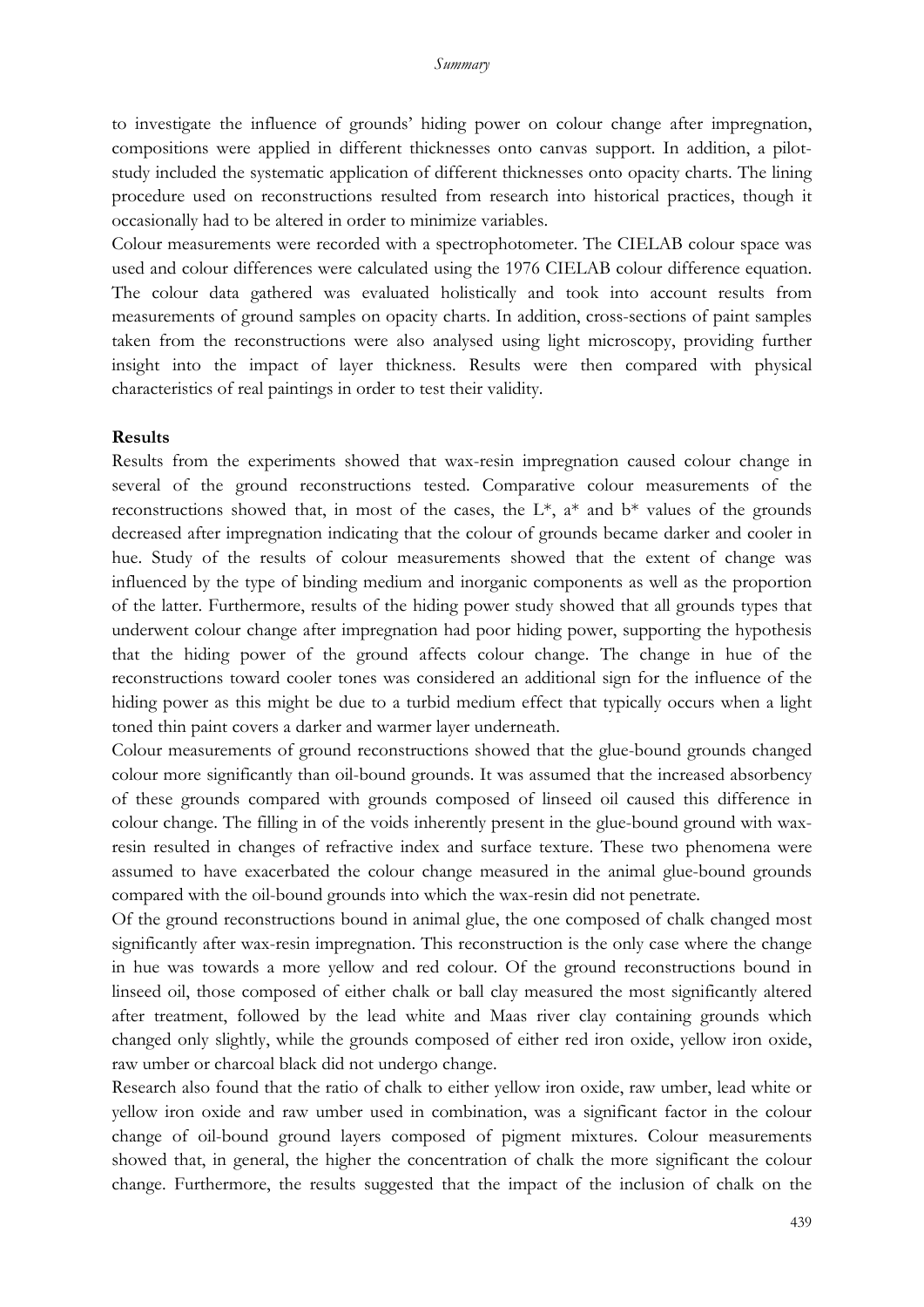degree of colour change was dependent on the pigment that it was mixed with, for example no colour change was measured in ground reconstructions composed of chalk and raw umber. The hiding power study supported these results as trends indicated that the higher the proportion of chalk the more poorly the ground hid the substrate it was applied on. The minimum proportion of chalk at which colour change was measured varied depending on the other components in the ground. Colour measurements also showed that the inclusion of 10% raw umber to the ground composed of lead white and chalk prevented colour change completely, as no colour difference was measured even when the proportions of chalk were 50 and 70%.

Each quartz containing oil-bound ground reconstruction showed substantial colour change following wax-resin impregnation. The colour change in grounds of this type was amongst the most significant of all oil-bound grounds tested. Trends indicated that the higher the concentration of quartz the greater the colour change of the grounds after impregnation. Although the inclusion of 3% yellow iron oxide tended to reduce this effect, the colour change of the grounds remained significant. The hiding power study indicated that the higher the concentration of quartz, the poorer the hiding power, supporting the influence of hiding power on the colour change of the reconstructions.

Research also found that the influence of thickness varied according to the kinds and proportion of the inorganic components in the ground. For example, the ground composed of chalk in animal glue changed colour more significantly when applied thinly. Similar trends were found for the oil-bound grounds composed of either ball clay or lead white, 98% chalk mixed with either yellow iron oxide or combinations of yellow iron oxide and raw umber in equal amounts, as well as 80% chalk with lead white. On the contrary, layer thickness did not influence the degree of colour change of oil-bound ground composed of lead white and raw umber (even with 70% chalk). Finally, the quartz and ball clay containing oil-bound grounds changed colour to a similar extent regardless of the thickness of application.

The hiding power study showed that layer thickness considerably influenced the hiding power of certain grounds under investigation. A general trend was that the thinner the ground the less hiding it was, therefore supporting results of colour measurements from the reconstructions on canvas support. An exception was the ground composed of chalk and yellow iron oxide in linseed oil for which colour measurements were not decisive.

#### **Evaluation**

Results of colour measurements of ground reconstructions rarely showed an exact match with the grounds of historical paintings. Though the composition of the reconstructions was based on material evidence found in seventeenth century Netherlandish paintings, factors that differentiate the reconstructions from the real paintings were significant and precluded inferences about the original colour of the ground of paintings before lining.

Instead, analysis of the research findings enabled the identification of trends that can predict the likelihood that paintings with certain ground characteristics have been visually altered by waxresin impregnation. For future research it would be very interesting to broaden the type of grounds investigated. For example: lead white containing oil-bound grounds with varying pigment mixtures and proportions of chalk, red grounds and double grounds.

The research also showed that the "abraded look" of the surface of a ground could be a phenomenon resulting from wax-resin impregnation.